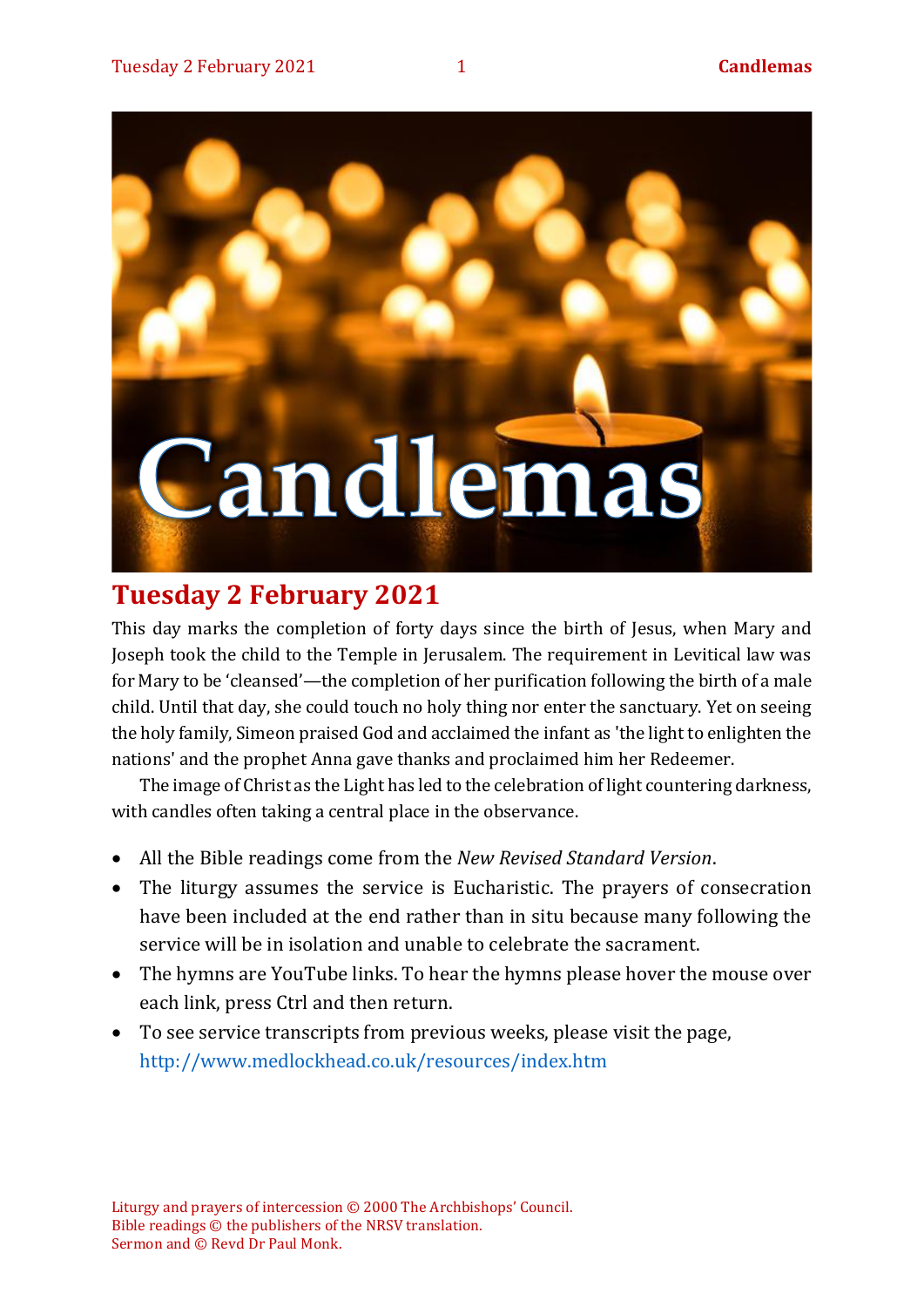## **Introduction and welcome**

HYMN 1 **[Longing for light](https://youtu.be/ZJq3bhdgQoc)** (please click on this link to hear the hymn)

## **The Welcome**

In the name of the Father, and of the Son, and of the Holy Spirit

All **Amen.**

The Lord be with you

All **And also with you.**

Dear friends, forty days ago we celebrated the birth of our Lord Jesus Christ. Now we recall the day on which he was presented in the Temple, when he was offered to the Father and shown to his people.

As a sign of his coming among us, his mother was purified, as we now come to him for cleansing. In their old age Simeon and Anna recognised him as their Lord, as we today sing of his glory. In this Eucharist, we celebrate both the joy of his coming and his searching judgement, looking back to the day of his birth and forward to the coming days of his passion.

Prayers of Penitence occur later in the service.

## **The Collect for Candlemas**

Almighty and ever-living God, clothed in majesty, whose beloved Son was this day presented in the Temple, in substance of our flesh: grant that we may be presented to you with pure and clean hearts, by your Son Jesus Christ our Lord, who is alive and reigns with you, in the unity of the Holy Spirit, one God, now and for ever. All **Amen.**

## **The Gloria**

This Gloria is sung to the tune of 'Cwm Rhondda'. Click **[here](about:blank)** for the tune.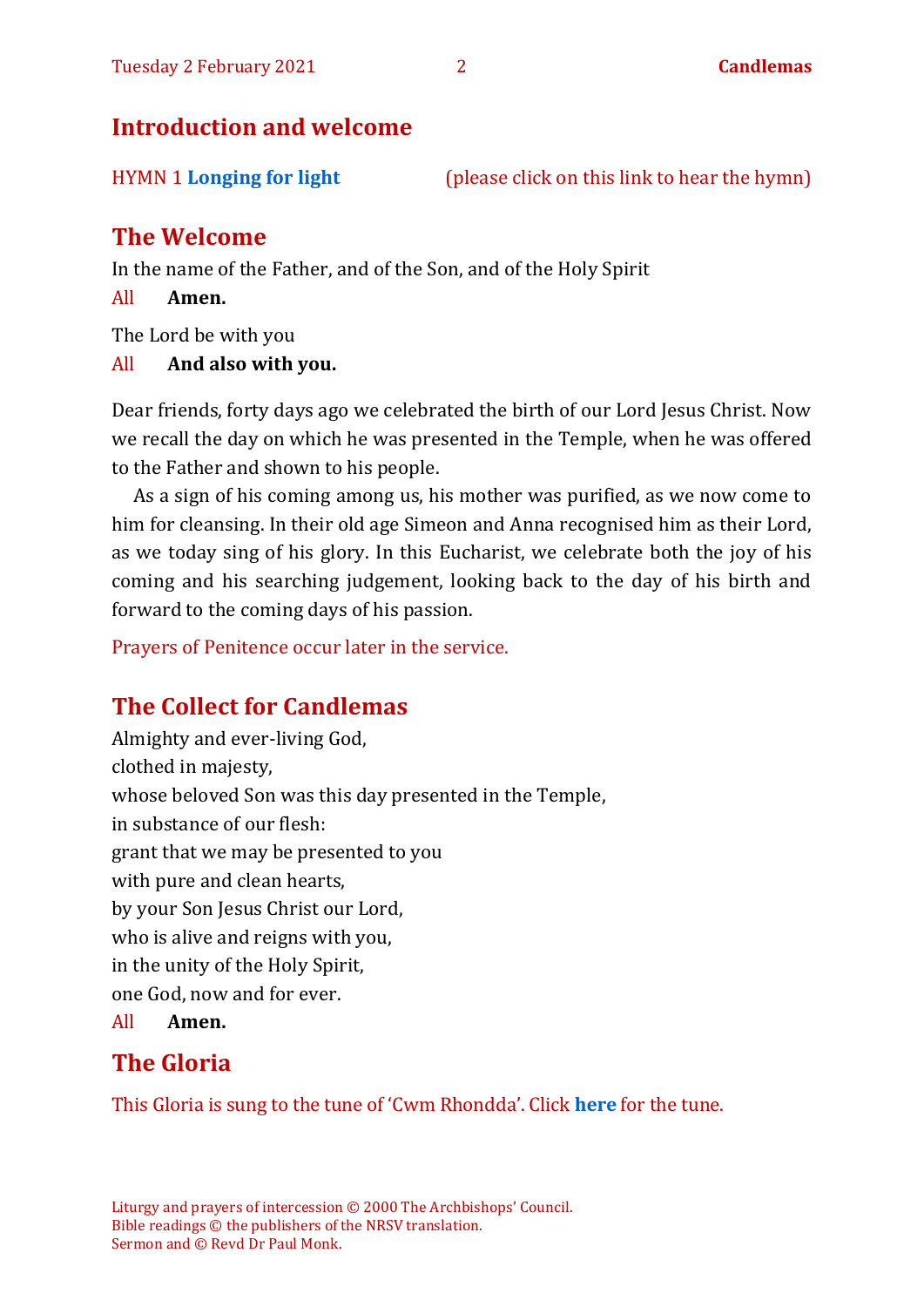All **Glory be to God in Heaven, Songs of joy and peace we bring, Thankful hearts and voices raising, To creation's Lord we sing. Lord we thank you, Lord we praise you, Glory be to God our King: Glory be to God our King. Lamb of God, who on our shoulders, Bore the load of this world's sin;**

> **Only Son of God the Father, You have brought us peace within.**

**Lord, have mercy, Christ have mercy, Now your glorious reign begin:**

**Now your glorious reign begin.**

**You O Son of God are Holy, You we praise with one accord. None in heav'n or earth is like you, Only you are Christ the Lord. With the Father and the Spirit, Ever worshipped and adored: Ever worshipped and adored.**

## **First reading**

A reading from the Book of the Prophet Malachi

See, I am sending my messenger to prepare the way before me, and the Lord whom you seek will suddenly come to his temple. The messenger of the covenant in whom you delight—indeed, he is coming, says the Lord of hosts. But who can endure the day of his coming, and who can stand when he appears?

For he is like a refiner's fire and like fullers' soap; he will sit as a refiner and purifier of silver, and he will purify the descendants of Levi and refine them like gold and silver, until they present offerings to the Lord in righteousness. Then the offering of Judah and Jerusalem will be pleasing to the Lord as in the days of old and as in former years. Then I will draw near to you for judgement; I will be swift to bear witness against the sorcerers, against the adulterers, against those who swear falsely, against those who oppress the hired workers in their wages, the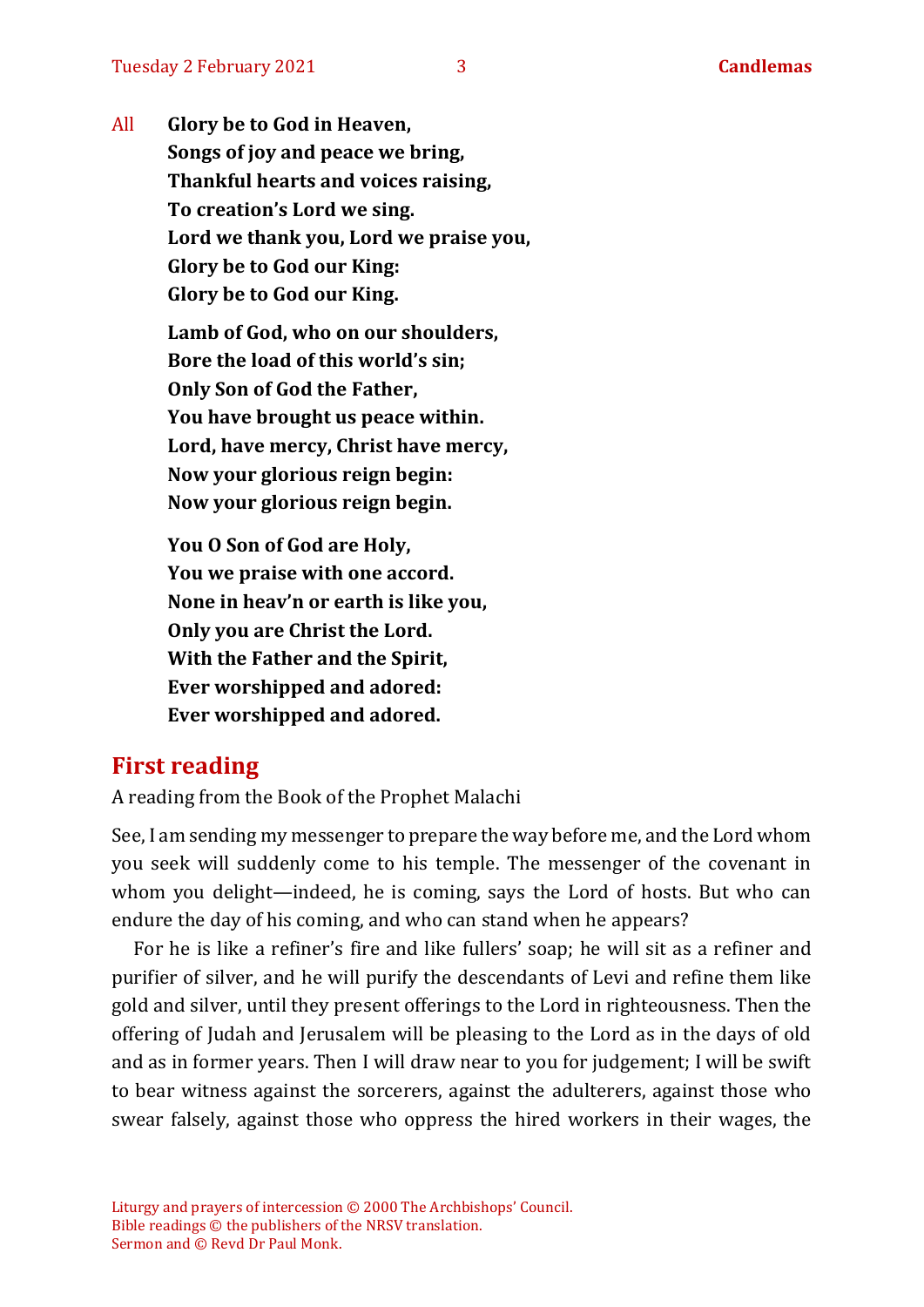widow and the orphan, against those who thrust aside the alien, and do not fear me, says the Lord of hosts. *Malachi 3:1–5*

This is the Word of the Lord

All **Thanks be to God.**

## **Second reading**

A reading from the Letter to the Hebrews

Since, therefore, the children share flesh and blood, Jesus himself likewise shared the same things, so that through death he might destroy the one who has the power of death, that is, the devil, and free those who all their lives were held in slavery by the fear of death. For it is clear that he did not come to help angels, but the descendants of Abraham. Therefore he had to become like his brothers and sisters in every respect, so that he might be a merciful and faithful high priest in the service of God, to make a sacrifice of atonement for the sins of the people. Because he himself was tested by what he suffered, he is able to help those who are being tested.

*Hebrews 2:14–18*

This is the Word of the Lord

All **Thanks be to God.**

HYMN 2 **[The Lord is my light](https://www.youtube.com/watch?v=r64gcGMNhDE)** (Taize) (please click on this link to hear the hymn)

# **Gospel reading**

Hear the Gospel of our Lord Jesus Christ according to Luke

## All **Glory to you O Lord.**

When the time came for their purification according to the law of Moses, Mary and Joseph brought Jesus up to Jerusalem to present him to the Lord (as it is written in the law of the Lord, 'Every firstborn male shall be designated as holy to the Lord"), and they offered a sacrifice according to what is stated in the law of the Lord, "a pair of turtledoves or two young pigeons.'

Now there was a man in Jerusalem whose name was Simeon; this man was righteous and devout, looking forward to the consolation of Israel, and the Holy Spirit rested on him. It had been revealed to him by the Holy Spirit that he would not see death before he had seen the Lord's Messiah. Guided by the Spirit, Simeon came into the temple; and when the parents brought in the child Jesus, to do for him what was customary under the law, Simeon took him in his arms and praised God, saying, 'Master, now you are dismissing your servant in peace, according to your word; for my eyes have seen your salvation, which you have prepared in the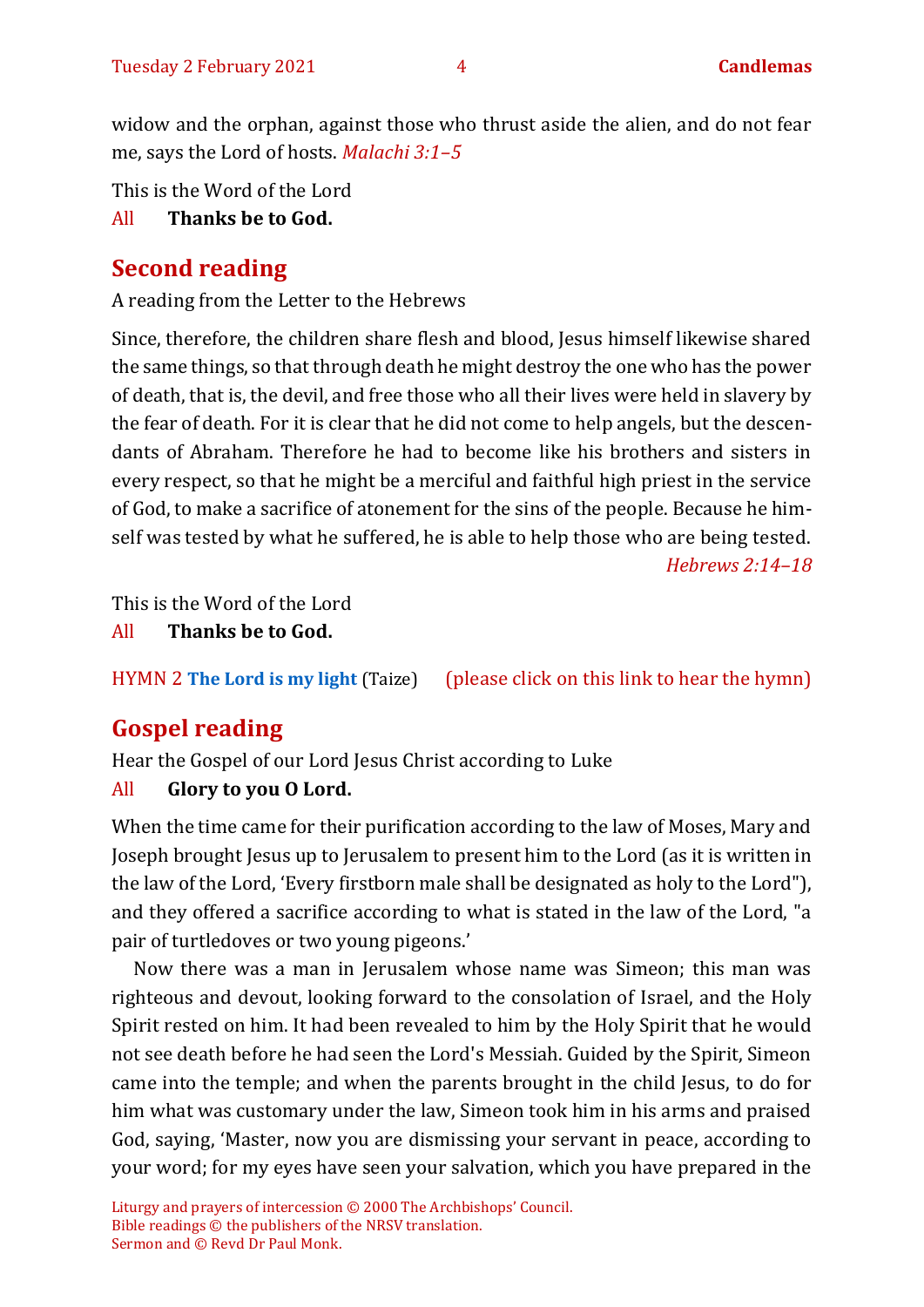presence of all peoples, a light for revelation to the Gentiles and for glory to your people Israel.'

The child's father and mother were amazed at what was being said about him. Then Simeon blessed them and said to his mother Mary, 'This child is destined for the falling and the rising of many in Israel, and to be a sign that will be opposed so that the inner thoughts of many will be revealed—and a sword will pierce your own soul too.'

There was also a prophet, Anna the daughter of Phanuel, of the tribe of Asher. She was of a great age, having lived with her husband seven years after her marriage, then as a widow to the age of eighty-four. She never left the temple but worshiped there with fasting and prayer night and day. At that moment she came, and began to praise God and to speak about the child to all who were looking for the redemption of Jerusalem.

When they had finished everything required by the law of the Lord, they returned to Galilee, to their own town of Nazareth. The child grew and became strong, filled with wisdom; and the favour of God was upon him. *Luke 2:22–40*

This is the Gospel of the Lord

#### All **Praise to you O Christ.**

#### **Sermon**

It really is quite impossible to over-estimate the importance of the Temple in Jerusalem to the Jews of Jesus' time. The building itself lay on the outer extremity of the city—tall, vast and wholly dominating the skyline. But the Temple dominated the people's hearts to a greater degree than it could ever occupy the skyline, for only at the Temple could the sacrifices be made that governed the people's lives and guaranteed their religious purity. The Jewish religion centred on the Temple. The expectations of the people centred on the Temple. Indeed, *everything* in Jewish life centred on the Temple and the rituals enacted within its hallowed walls.

The only things more important to the Jewish people were the Law of Moses and the thought of the coming Messiah—the anointed one of God who would free the people from the hated Roman overlords.

The prophets had long suggested that the Messiah, when he came, would start his wonderful reign quite unexpectedly, and would appear first at the Temple. That's what the readings from the prophet Malachi were all about: God sending his Messiah to the Temple, which was to be kept ready to receive him. And at that time in Jewish history, expectation ran at fever pitch: several prophecies suggested the Messiah's arrival was imminent. Where was he? The people waited impatiently.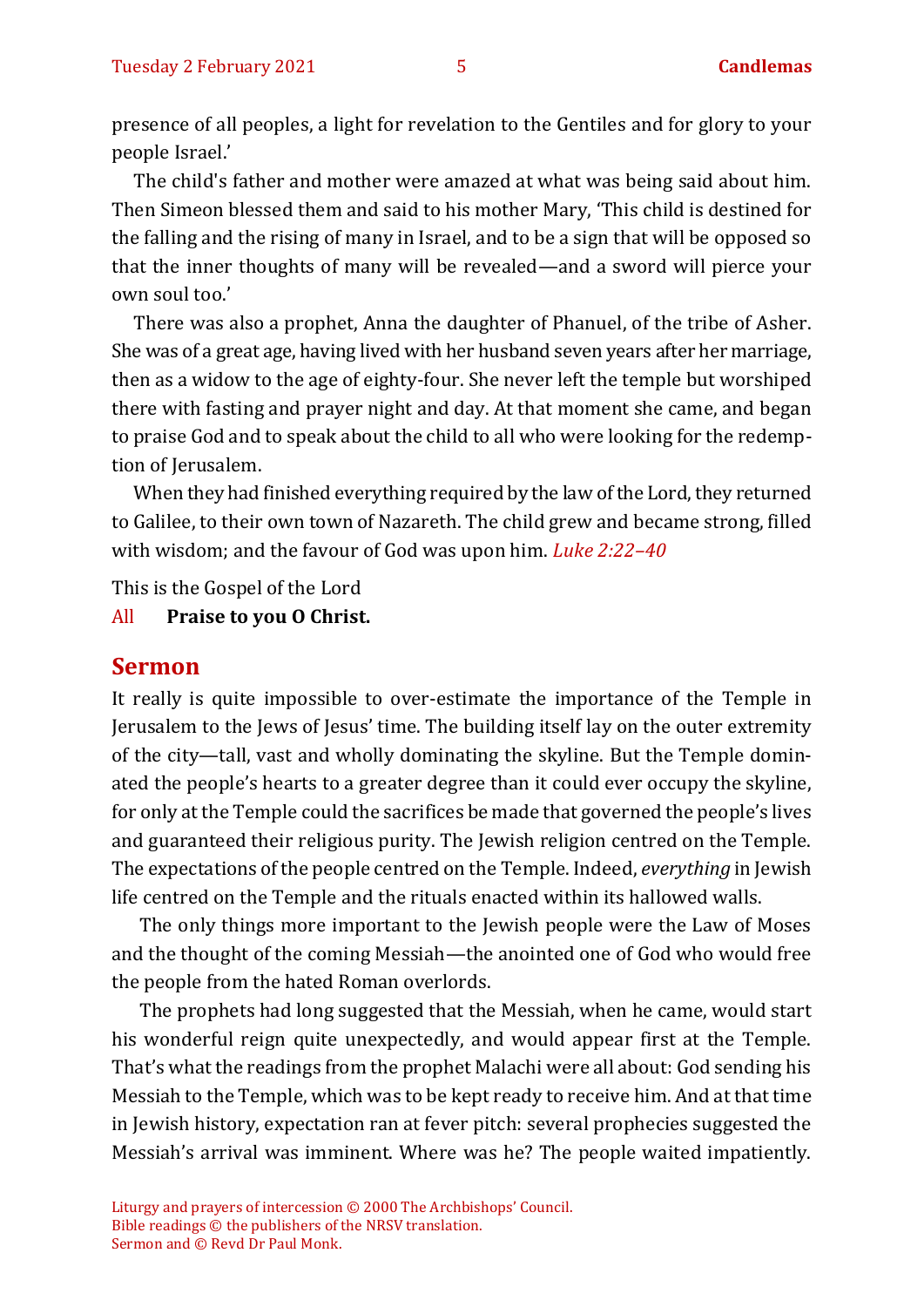So it is deeply ironic that when Jesus *did* come, when he *did* enter the Temple, virtually no one noticed. No one, that is, except one old man and one old woman. The Bible is keen to portray them both as righteous and holy people: both have lived a long time waiting to meet with God's Messiah while the ordinary people walked on by. The message could not be clearer: only those who know God know his Messiah.

The reading from Malachi used a trowel to pile metaphor upon metaphor. But at heart it tells us the principal task of the Messiah was wrapped up in terms of purification. Most people thought this purification was personal: he was coming to purify the hearts of his people. But there was always a sizeable group who interpreted the words of Malachi differently, preferring to interpret it as the Messiah coming to purify the whole concept of being Jewish. This latter interpretation was what the leaders feared most, because it clearly spoke against them: it also helps to explain why Jesus' first major action in John's Gospel is to demonstrate the Messiah cleansing the Temple, the centrepiece of Jewish-ness. And, furthermore, in cleansing the Temple, Jesus was stating without ambiguity, '*I* am the Messiah.'

Throughout Epiphany, we have been exploring the way that God makes himself known to us. Indeed, the very word 'Epiphany' means God making himself known. Through this short season of Epiphany, we've seen that God made himself known to the Wise Men through the physical world—through a bright star. We've seen God making himself known to the boy-prophet Samuel, as a voice in the night. God also made himself known to Saint Paul as a light in the sky and voice speaking deep in his soul. And today's reading shows how he makes himself known through his Messiah, Jesus, as he comes to the Temple.

So let's change tack for a moment: the Bible uses a great many metaphors for the soul: but one of the better ones is 'Temple of the Spirit.' This idea flows quite naturally from the Jewish people's everyday expectations of the *actual* Temple in Jerusalem: just as God the Father lived in the Temple in Jerusalem, so God the Holy Spirit lives in a human soul. And just as Jesus sought to cleanse the Temple in Jerusalem, so God approaches every soul, seeking to purify it.

We can now to the beautiful metaphor in Malachi about the purifier of silver. A friend of mine once travelled to the Middle East and saw a silversmith at work. The man sat crouched beside a small furnace, over which hung a small cauldron. In it, the man placed the ore to be purified. He stoked the fire until the heat was immense, stirring the silver ore all the time. The impurities in the silver were burnt off, coming away from the cauldron in the form of sulphurous fumes.

'How do you know the silver is pure?' my friend asked. He knew that if the ore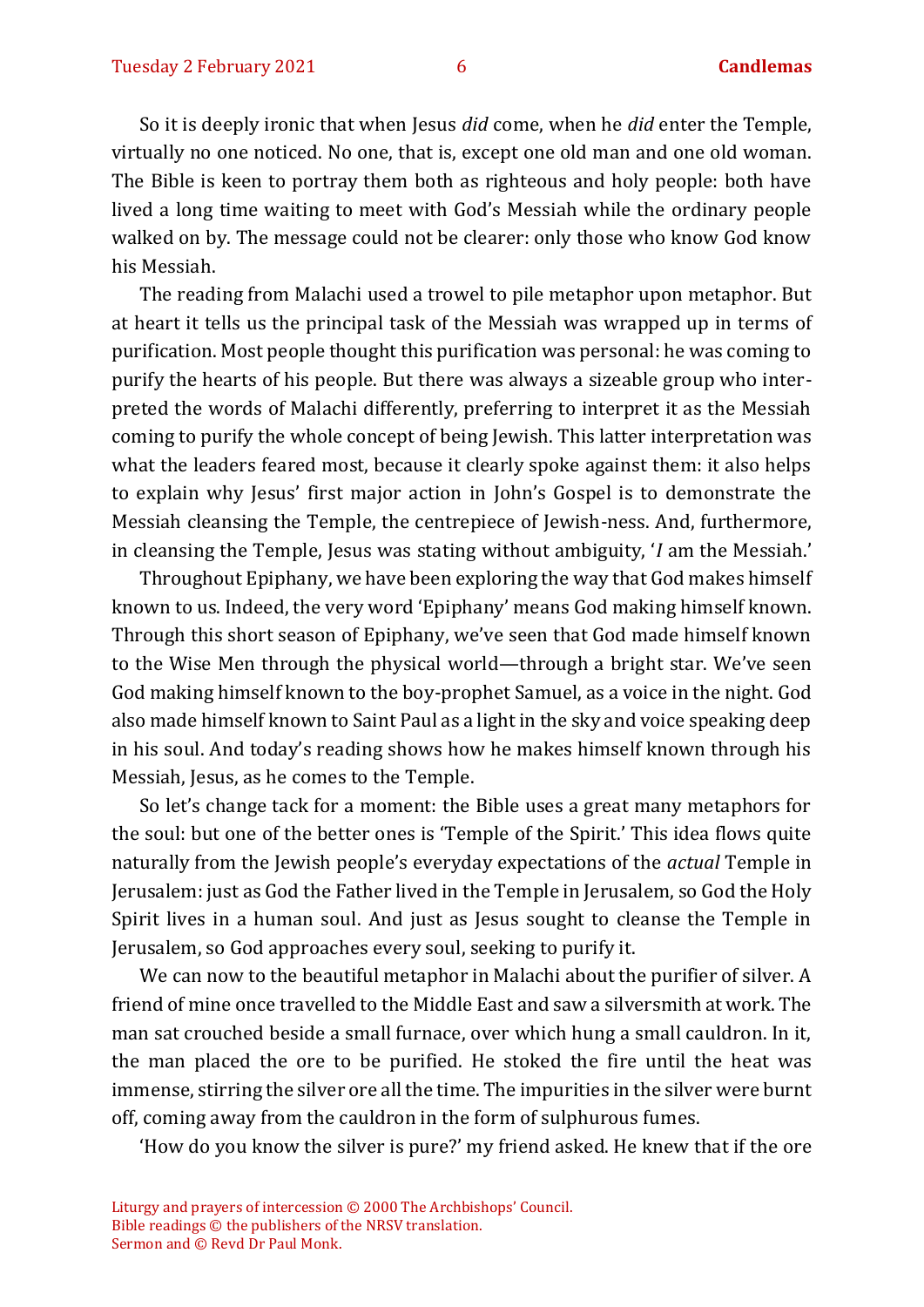was heated too long, it oxidises and is ruined; but, if *under*done, the impurities remain, leaving silver that has no lustre, and is brittle.

The silversmith smiled. 'I looked into the cauldron' he said. 'I know that it is ready when the surface of the molten metal looks like a mirror. I know when the metal is exactly right because I can see my face in it.'

Similalry, when God enters the temple of our hearts, he also comes with the intention of cleansing and purification. He purifies us: too little and we remain impure; too much and we are harmed by the suffering that often accompanies spiritual purification. God knows when the purification of our souls is complete because he can see himself in us. Anna and Simeon recognised the Messiah because God recognised himself in them. As it says in the beatitudes, 'Blessed are the pure in heart, for they shall see the Lord.'

## **The Creed**

Do you believe and trust in God the Father, the source of all being and life, the one for whom we exist?

#### All **We believe and trust in him.**

Do you believe and trust in God the Son, who took our human nature,

died for us and rose again?

#### All **We believe and trust in him.**

Do you believe and trust in God the Holy Spirit, who gives life to the people of God and makes Christ known in the world?

#### All **We believe and trust in him.**

This is the faith of the Church.

All **This is our faith. We believe and trust in one God, Father, Son and Holy Spirit. Amen.**

## **Prayers of intercession**

Let us pray to the Father through Christ who is our light and life. Father, your Christ is acclaimed as the glory of Israel: look in mercy on your Church, sharing his light. Lord, have mercy.

#### All **Christ, have mercy.**

Liturgy and prayers of intercession © 2000 The Archbishops' Council. Bible readings © the publishers of the NRSV translation. Sermon and © Revd Dr Paul Monk.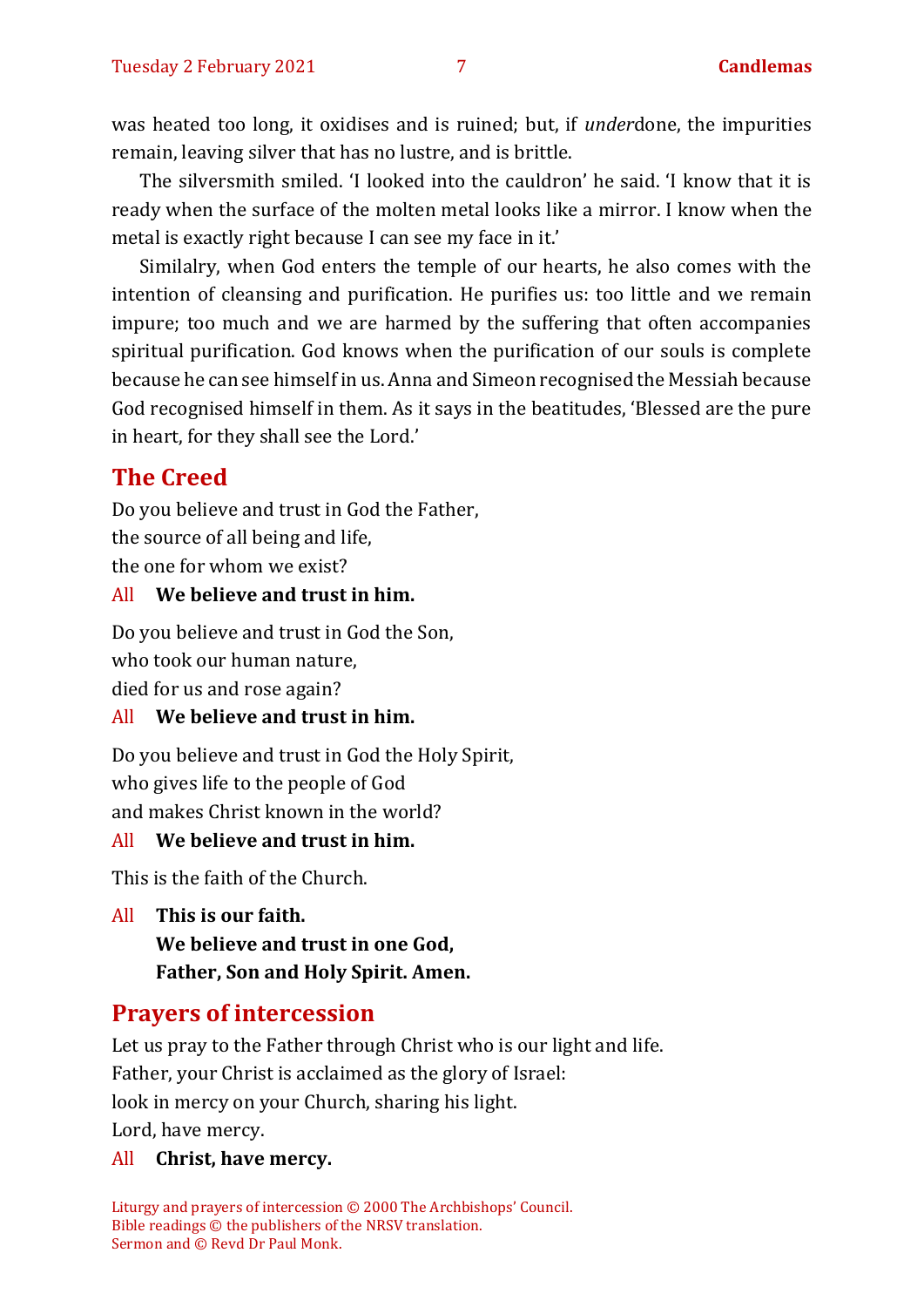Father, your Christ in his temple brings judgement on the world: look in mercy on the nations, who long for his justice. Lord, have mercy.

#### All **Christ, have mercy.**

Father, your Christ, who was rich, for our sakes became poor: look in mercy on the needy, suffering with him. Lord, have mercy.

#### All **Christ, have mercy.**

Father, your Christ is the one in whom faithful servants find their peace: look in mercy on the departed, that they may see your salvation. Lord, have mercy.

#### All **Christ, have mercy.**

Father, your Christ is revealed as the one destined to be rejected: look in mercy on us who now turn towards his passion. Lord, have mercy.

#### All **Christ, have mercy.**

Lord God, you kept faith with Simeon and Anna, and showed them the infant King. Give us grace to put all our trust in your promises, and the patience to wait for their fulfilment;

through Jesus Christ our Lord.

#### All **Christ, have mercy.**

Merciful Father,

All **accept these prayers for the sake of your Son, our Saviour Jesus Christ. Amen.**

## **The penitence**

Hear the words of our Saviour Jesus Christ: 'I am the light of the world. Whoever follows me shall never walk in darkness but shall have the light of life.' Let us therefore bring our sins into his light and confess them in penitence and faith. *Cf. John 8.12*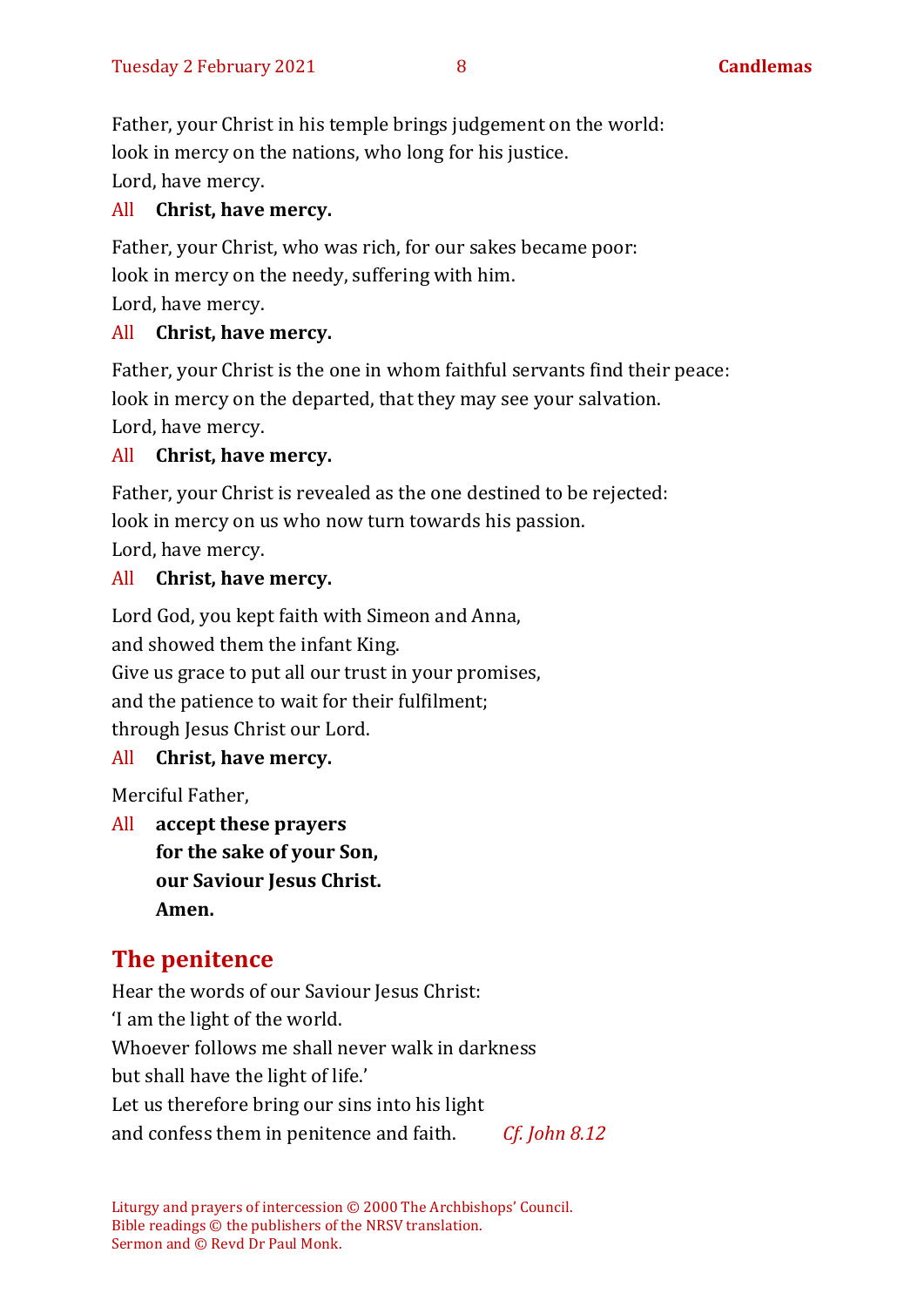All **Father eternal, giver of light and grace, we have sinned against you and against our neighbour, in what we have thought, in what we have said and done, through ignorance, through weakness, through our own deliberate fault. We have wounded your love, and marred your image in us. We are sorry and ashamed, and repent of all our sins. For the sake of your Son Jesus Christ, who died for us, forgive us all that is past; and lead us out from darkness to walk as children of light. Amen.**

Almighty God, who forgives all who truly repent, have mercy upon you, pardon and deliver you from all your sins, confirm and strengthen you in all goodness, and keep you in life eternal; through Jesus Christ our Lord.

All **Amen.**

## **The peace**

In the tender mercy of our God, the dayspring from on high has broken upon us, to give light to those who dwell in darkness and the shadow of death, and to guide our feet into the way of peace. The peace of the Lord be always with you,

All **And also with you.**

#### HYMN 3 **[Christ](https://www.youtube.com/watch?v=hv72Q23lIp0) is our light** (please click on this link to hear the hymn)

The liturgy of the Communion Service appears below.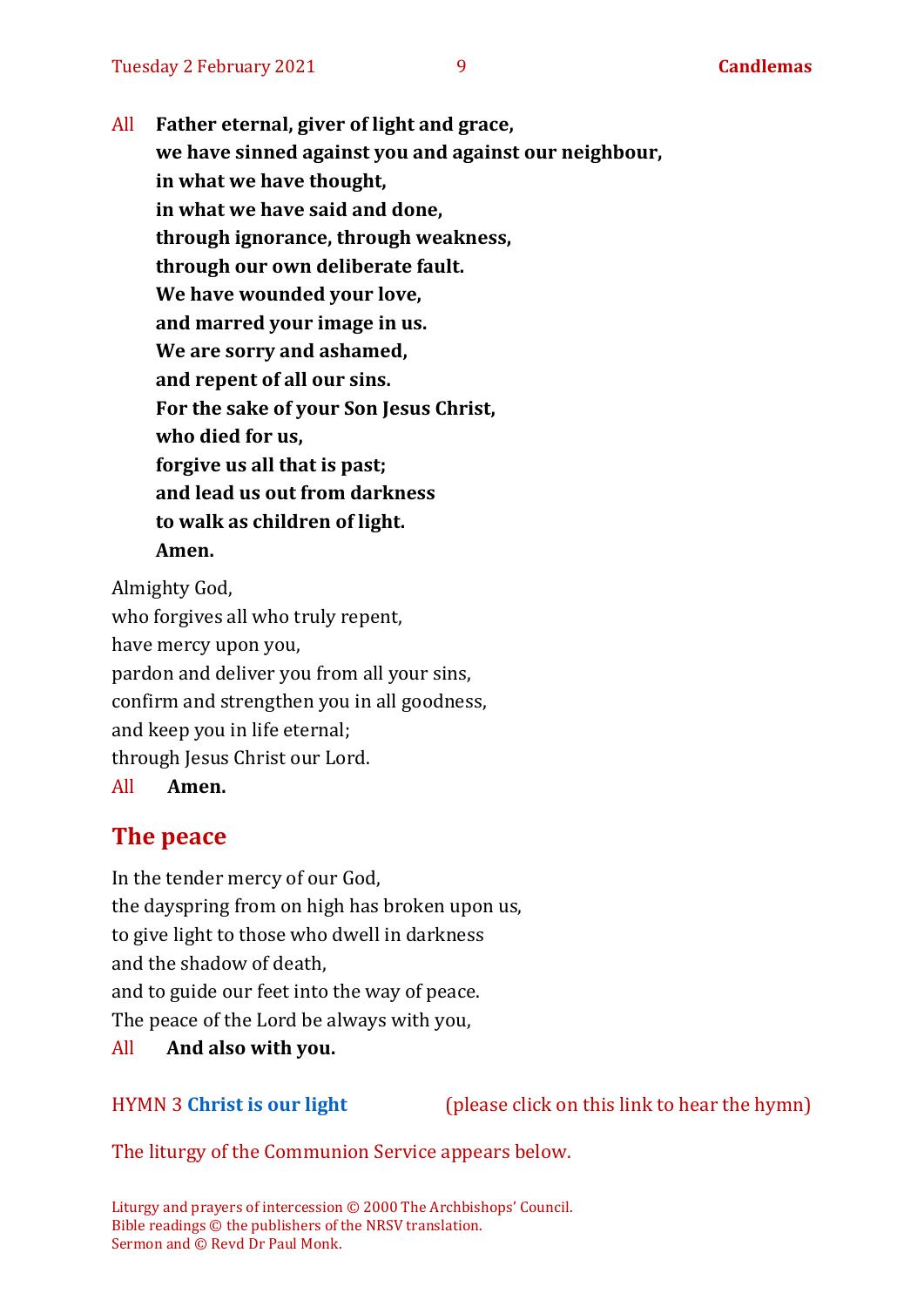# The Dismissal

Keep your eyes fixed on Jesus, who was wounded for our sins, that you may bear in your life the love and joy and peace which are the marks of Jesus in his disciples; and the blessing of God almighty, the Father, the Son, and the Holy Spirit, be among you and remain with you always. and the blessing of God the Almighty: Father, Son, and Holy Spirit, be with you now and remain with you always. All **Amen.**

HYMN 4 **[Shine, Jesus, shine](https://youtu.be/7OIwSQmyCg4)** (please click on this link to hear the hymn)

# **The Candlemas Procession**

## Candles are lit

Lord God, the springing source of everlasting light, pour into the hearts of your faithful people the brilliance of your eternal splendour, that we, who by these kindling flames light up this temple to your glory, may have the darkness of our souls dispelled, and so be counted worthy to stand before you in that eternal city where you live and reign, Father, Son and Holy Spirit, one God, now and for ever. All **Amen.**

# **Nunc dimittis**

All process to the font. They sing the Nunc dimittis as they process.

## All **A light to lighten the nations and the glory of your people Israel.**

Now, Lord, you let your servant go in peace: ♦ your word has been fulfilled.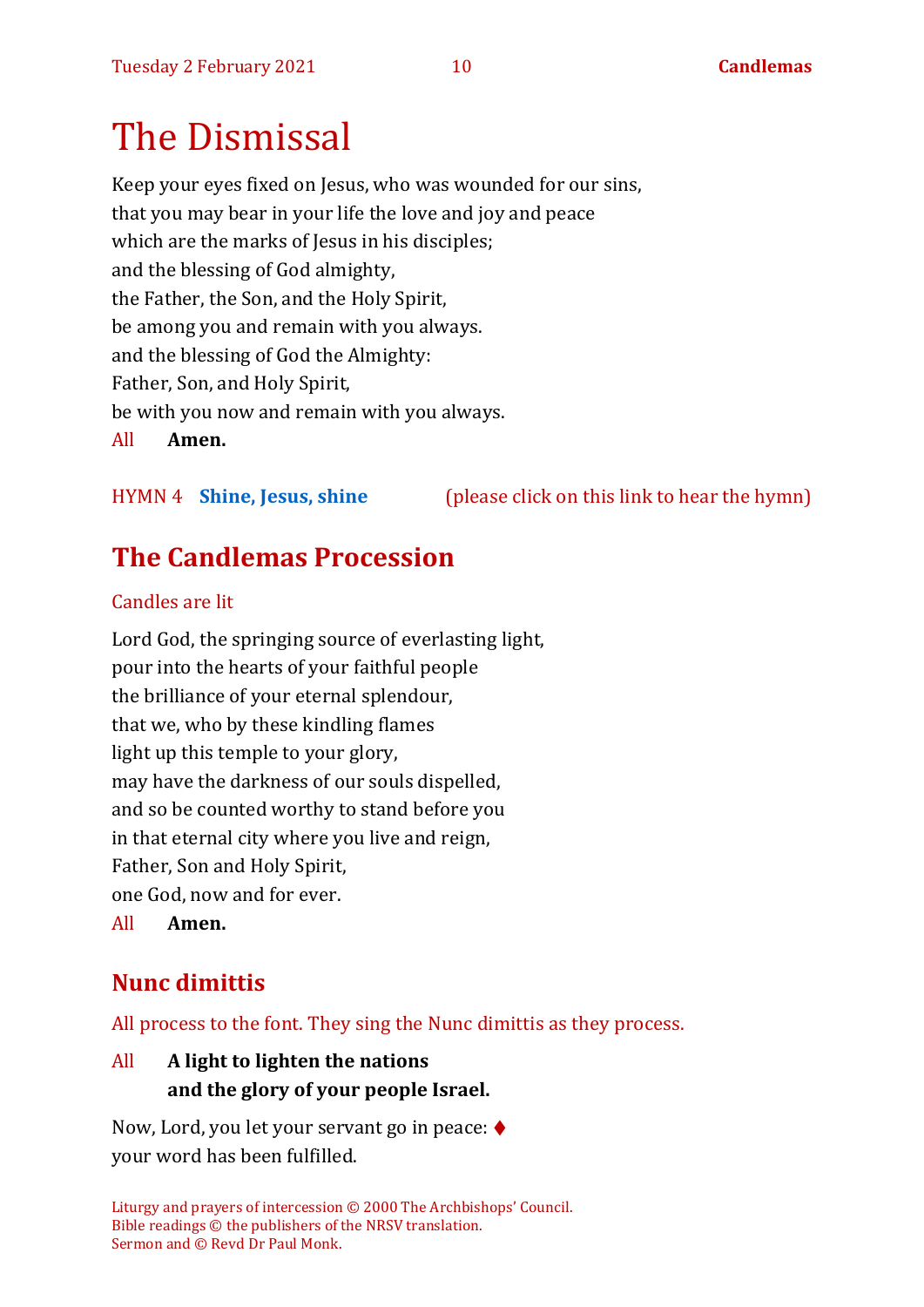## All **A light to lighten the nations and the glory of your people Israel.**

My own eyes have seen the salvation  $\triangle$ which you have prepared in the sight of every people.

All **A light to lighten the nations and the glory of your people Israel.**

A light to reveal you to the nations  $\triangle$ and the glory of your people Israel.

- All **A light to lighten the nations and the glory of your people Israel.** *Luke 2:29–32*
- All **Glory to the Father and to the Son and to the Holy Spirit; as it was in the beginning is now and shall be for ever. Amen.**
- All **A light to lighten the nations and the glory of your people Israel.**

## **Final Responsory**

This responsory occurs around the font. All stand with lit candles. In some liturgies, candles for the year are blessed at this place in the service.

Father, here we bring to an end our celebration of the Saviour's birth.

All **Help us, in whom he has been born, to live his life that has no end.**

Here we have offered the Church's sacrifice of praise.

All **Help us, who have received the bread of life, to be thankful for your gift.**

Here we have rejoiced with faithful Simeon and Anna.

All **Help us, who have found the Lord in his temple, to trust in your eternal promises.**

Here we have greeted the light of the world.

All **Help us, who bear these candles, never to forsake the light of Christ.**

Here we stand near the place of baptism.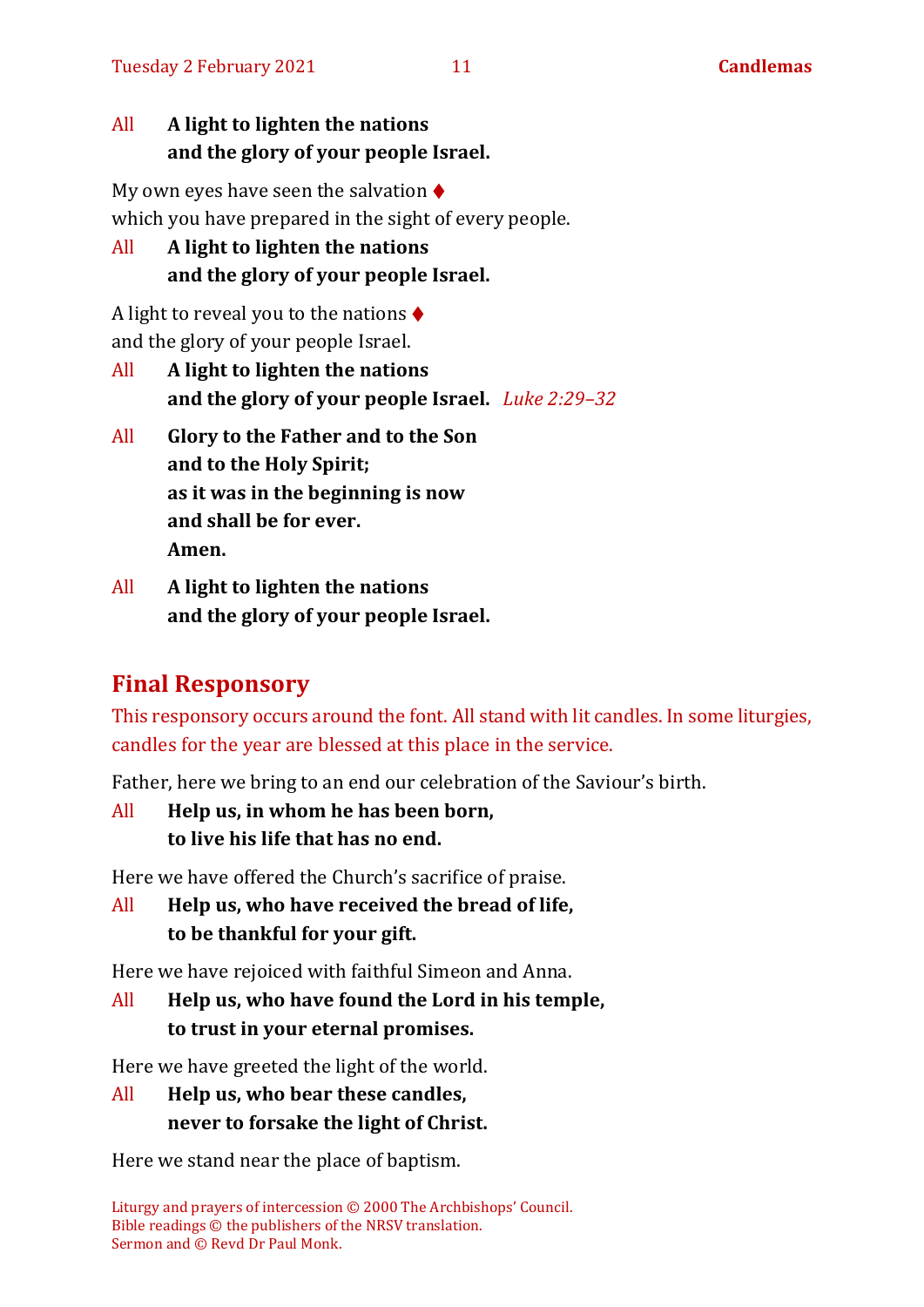### All **Help us, who are marked with the cross, to share the Lord's death and resurrection.**

Here we turn from Christ's birth to his passion.

All **Help us, for whom Lent is near, to enter deeply into the Easter mystery.**

Here we bless one another in your name.

All **Help us, who now go in peace, to shine with your light in the world. Thanks be to God. Amen.**

All depart in peace.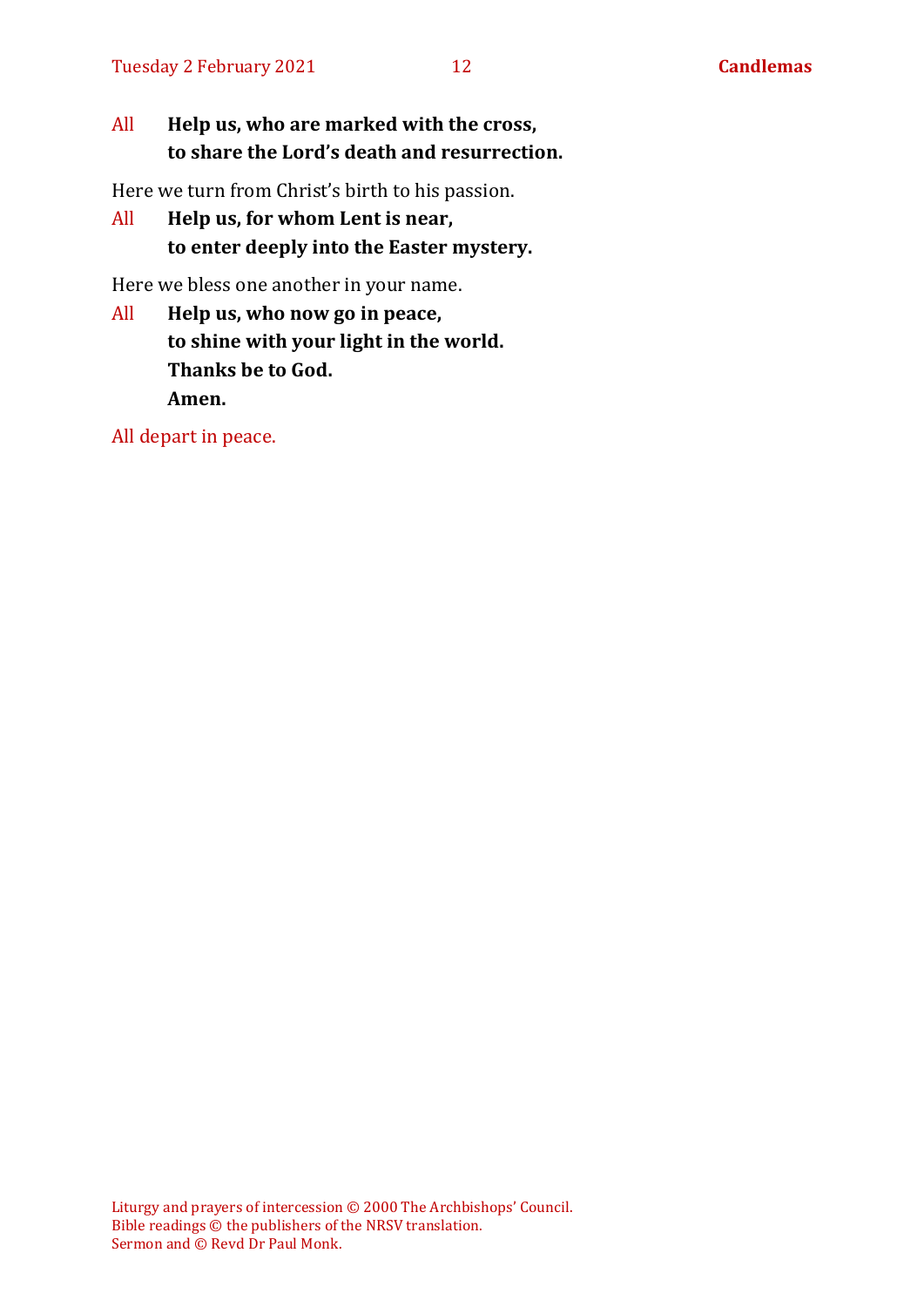# The Liturgy of the Sacrament

## Eucharistic Prayer (prayer E)

The Lord be with you

All **and also with you.**

Lift up your hearts.

## All **We lift them to the Lord.**

Let us give thanks to the Lord our God.

## All **It is right to give thanks and praise.**

It is indeed right and good,

always and everywhere to give you thanks and praise through Jesus Christ, who is one with you from all eternity. For on this day he appeared in the Temple in substance of our flesh to come near to us in judgement. He searches the hearts of all your people and brings to light the image of your splendour. Your servant Simeon acclaimed him as the light to lighten the nations while Anna spoke of him to all who looked for your redemption. Destined for the falling and rising of many, he was lifted high upon the cross and a sword of sorrow pierced his mother's heart when by his sacrifice he made our peace with you. And now we rejoice and glorify your name that we, too, have seen your salvation and join with angels and archangels in their unending hymn of praise:

All **Holy, holy, holy Lord, God of power and might, heaven and earth are full of your glory. Hosanna in the highest. Blessed is he who comes in the name of the Lord. Hosanna in the highest.**

We praise and bless you, loving Father, through Jesus Christ, our Lord; and as we obey his command, send your Holy Spirit, that broken bread and wine outpoured may be for us the body and blood of your dear Son.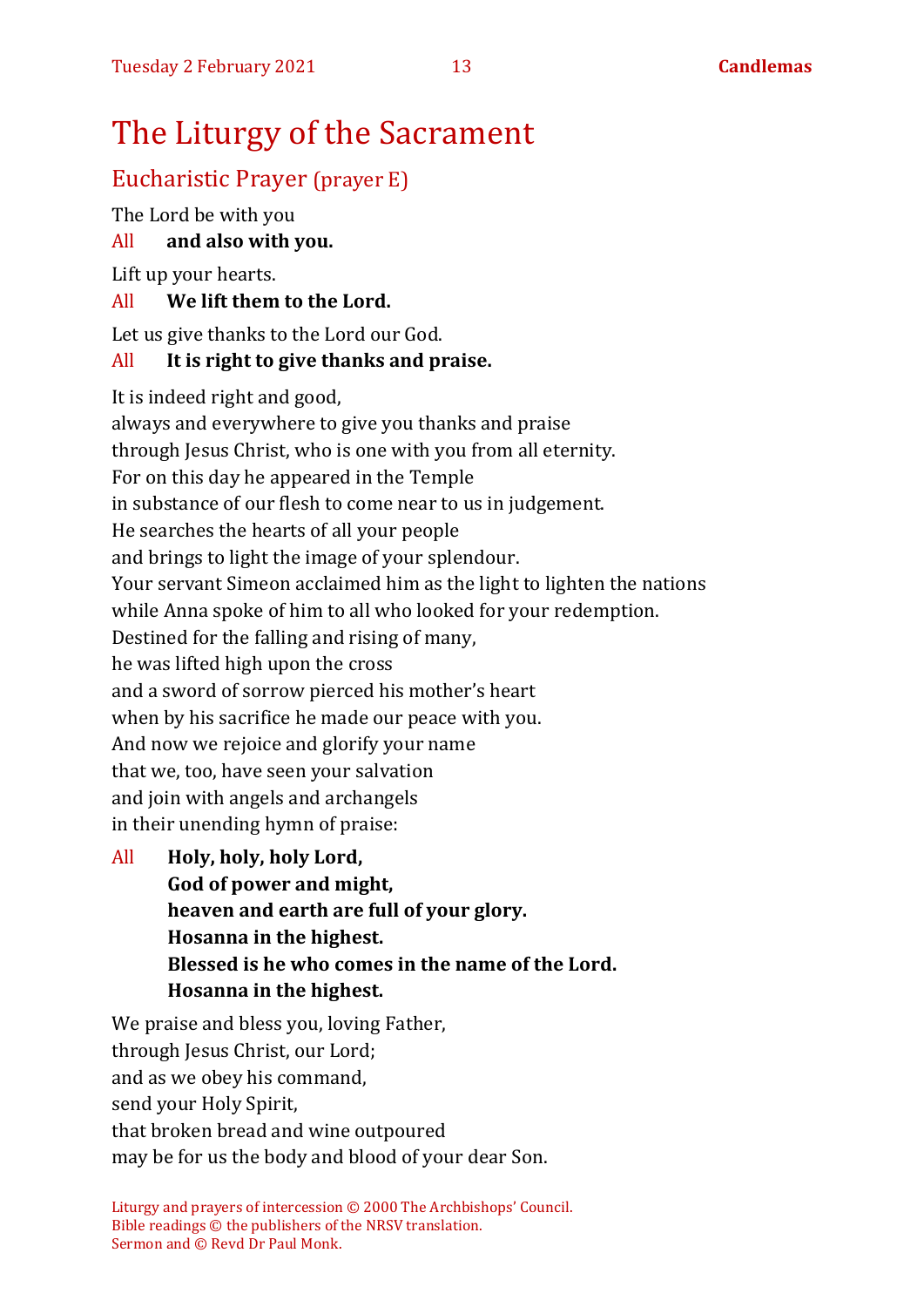On the night before he died he had supper with his friends and, taking bread, he praised you. He broke the bread, gave it to them and said: Take, eat; this is my body which is given for you; do this in remembrance of me.

When supper was ended he took the cup of wine. Again he praised you, gave it to them and said: Drink this, all of you; this is my blood of the new covenant, which is shed for you and for many for the forgiveness of sins. Do this, as often as you drink it, in remembrance of me.

So, Father, we remember all that Jesus did, in him we plead with confidence his sacrifice made once for all upon the cross.

Bringing before you the bread of life and cup of salvation, we proclaim his death and resurrection until he comes in glory.

Great is the mystery of faith:

All **Christ has died. Christ is risen. Christ will come again.**

Lord of all life, help us to work together for that day when your kingdom comes and justice and mercy will be seen in all the earth.

Look with favour on your people, gather us in your loving arms and bring us with all the saints to feast at your table in heaven.

Through Christ, and with Christ, and in Christ, in the unity of the Holy Spirit, all honour and glory are yours, O loving Father, for ever and ever.

#### All **Amen.**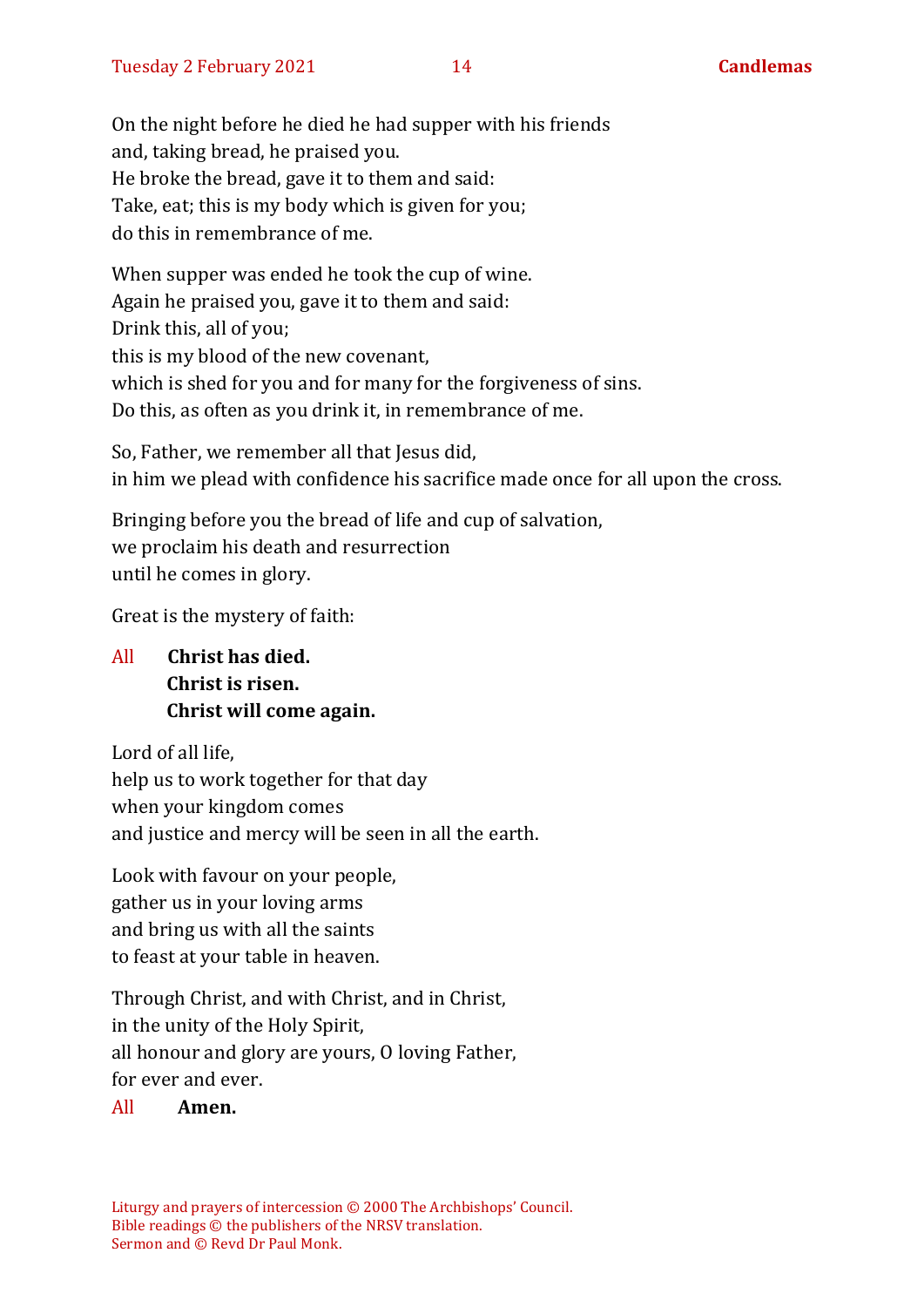## The Lord's Prayer

As our Saviour taught us, so we pray

All **Our Father in heaven, hallowed be your name, your kingdom come, your will be done, on earth as in heaven. Give us today our daily bread. Forgive us our sins as we forgive those who sin against us. Lead us not into temptation but deliver us from evil. For the kingdom, the power, and the glory are yours now and for ever. Amen.**

## Breaking of the Bread

We break the bread of life, and that life is the light of the world.

All **God here among us, light in the midst of us, bring us to light and life.**

All **Lamb of God, you take away the sin of the world, have mercy on us.**

> **Lamb of God, you take away the sin of the world, have mercy on us.**

> **Lamb of God, you take away the sin of the world, grant us peace.**

Draw near with faith.

Receive the body of our Lord Jesus Christ

which he gave for you,

and his blood which he shed for you.

Eat and drink in remembrance that he died for you,

and feed on him in your hearts

by faith with thanksgiving.

Liturgy and prayers of intercession © 2000 The Archbishops' Council. Bible readings © the publishers of the NRSV translation. Sermon and © Revd Dr Paul Monk.